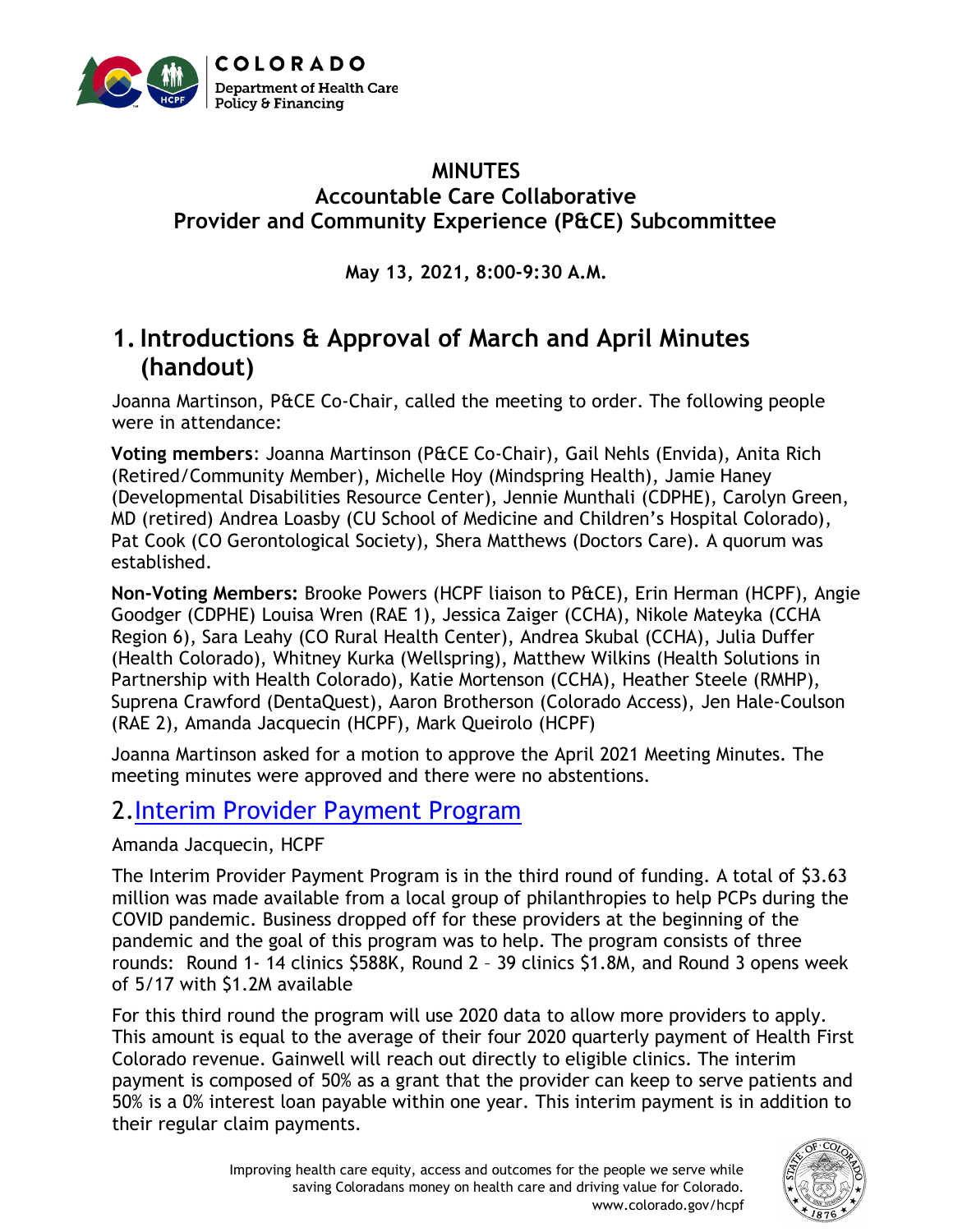Specific eligibility criteria to participate in this third round include:

- Provider must serve a high percentage of people using Medicaid or uninsured and clinics must attest to this.
- Clinic must attest to the fact that their Federal Covid relief funds will not exceed their expected revenue loss.
- Clinics must either have dental or behavioral health on-site.

*Questions about this program can be addressed to Amanda Jacquecin, HCPF,*  amanda.jacquecin@state.co.us

# **2.** [State ACC PIAC](https://hcpf.colorado.gov/accountable-care-collaborative-program-improvement-advisory-committee) Update

Joanna Martinson, State ACC PIAC member

The PIAC meeting covered core competencies for the ACC, PIAC, etc. There were presentations on the different MEACs in the different regions. Topics included how they get Members, the goals, and function of the MEACs. There was a breakout session about how to attract Members, build trust, and get true Member perspectives regarding benefits of the program. The RAEs presented and emphasized the importance of the MEACs. Lastly, a little time was spent on the cadence of meetings and how to create more focused time in meetings to allow time for discussion.

• Equity, diversity, and inclusion task force was discussed and how to be inclusive in our decision making and recommendations. Want to make sure that we are doing helpful/meaningful work.

## **3.** P&CE Follow-up Items & Housekeeping

Joanna Martinson, P&CE Co-Chair

• P&CE presentation to PIAC September 15:

Joanna shared that this subcommittee will be presenting to PIAC on Sept 15<sup>th</sup>. This will include a review of the subcommittee's work including the recent extended care coordination (ECC) work. Our presentation will also review the proposed updates to PC&E charter and objectives.

- Brooke clarified that the P&CE will not be asking for approval on the ECC work that was done since it was in response to a time-sensitive request from the Dept. but rather we will include it as an update in our presentation.
	- o *See [Extended Care Coordination Memo](https://hcpf.colorado.gov/sites/hcpf/files/Provider%20and%20Community%20Experience%20PIAC%20Subcommittee%20Extended%20Care%20Coordination%20Memo%20May%202021.pdf)*

### **4.** Workgroup Updates & Discussion

Joanna Martinson, P&CE Co-Chair

Joanna clarified that future meetings will try and carve out time for both care coordination and eConsult work but will be pivoting our deeper focus between the two topic areas every few months.

• Care Coordination Workgroup – Jen Hale-Coulson, Chair

Jen reported that the Care Coordination Workgroup revisited and revamped its list of top priority focus areas. They determined they want to develop foundational and core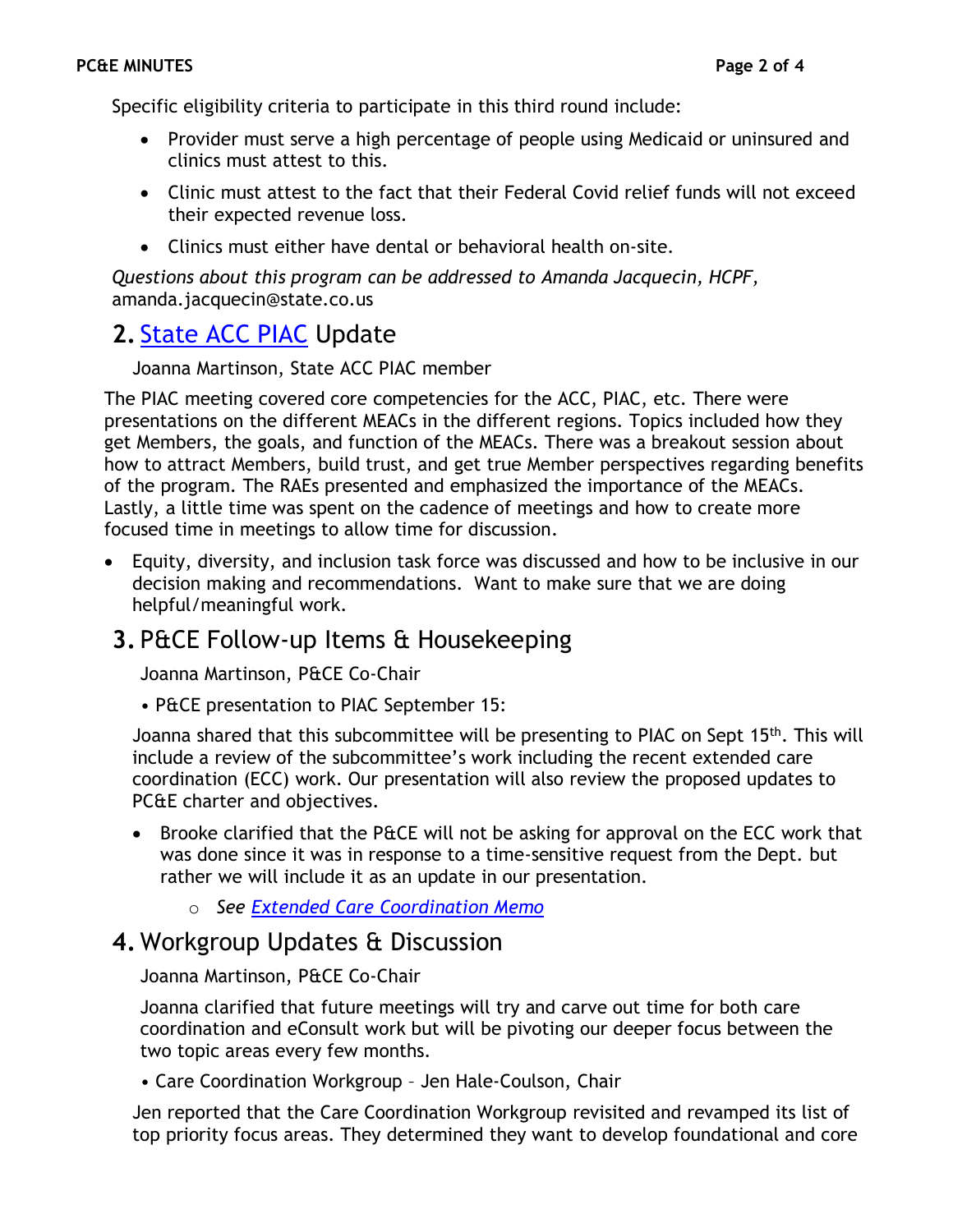set of principles for care coordination that would tie into the extended care coordination work already completed and be mindful of the contract regulations. They are looking at how to define results and terms, and the goal is to find agreement across the state around foundational concepts and best practices and level the playing field so everyone is talking about the same thing.

• Jen reported that the Care Coordination workgroup will be put on hold for now and bring care coordination conversations up to the P&CE level for now.

## **5.** eConsults

#### Mark Queirolo, HCPF

Mark presented [HCPF's eConsult Plan](https://hcpf.colorado.gov/sites/hcpf/files/Provider%20and%20Community%20Experience%20PIAC%20Subcommittee%20eConsults%20PowerPoint%20May%202021.xlsx.pdf). The goal of eConsults is to help address high demand for specialty care, long waits to see providers, address provider shortage, reduce long distance travel for rural Coloradans, and help alleviate the challenge of limited networks of providers for rural Coloradans. The ACC is trying to improve access to specialty care. This involves continuously trying to improve the connection between primary care and specialty care.

- o Reduce duplicative and/or unnecessary specialty care
- o Improve access to timely specialized care
- o Efficiently triage of members to specialty care

Specific details Mark reviewed:

- eConsult is asynchronous between providers (not members). The PCP submits a specific question to a specialist who provides guidance.
- The state is looking to procure a single eConsult platform for the entire state to provide equal access for all providers.
- HCPF will manage the quality oversight and reporting.
- This will be done in a phased implementation starting with Medicaid fee for service traditional specialists with long wait time. Focused on acute care needs, not for ongoing care management.
- Platform will be open to Medicaid enrolled PCMPs and specialists
- Both the primary provider and the specialist will be paid for using eConsults
- Mark reviewed timelines: There is a planned stakeholder meeting for mid-June, they are currently working on the RFP, then they will select a single vendor, build the system, contract with providers, and get providers set up. Hoping to go live Q3 21/22.

#### **Group Discussion and Jamboard Q&A Session**

The group held a *[Jamboard Discussion](https://hcpf.colorado.gov/sites/hcpf/files/Provider%20and%20Community%20Experience%20PIAC%20Subcommittee%20eConsult%20Jamboard%20May%202021.xlsx.pdf)* to discuss specific questions and provide feedback regarding eConsults:

- Concerns about the legal and liability issues. Do these need to be explored more?
- Timing of vendor selection. Mark replied that the hope is to have the vendor selected for October but could be some delays if CMS can provide funding for this.